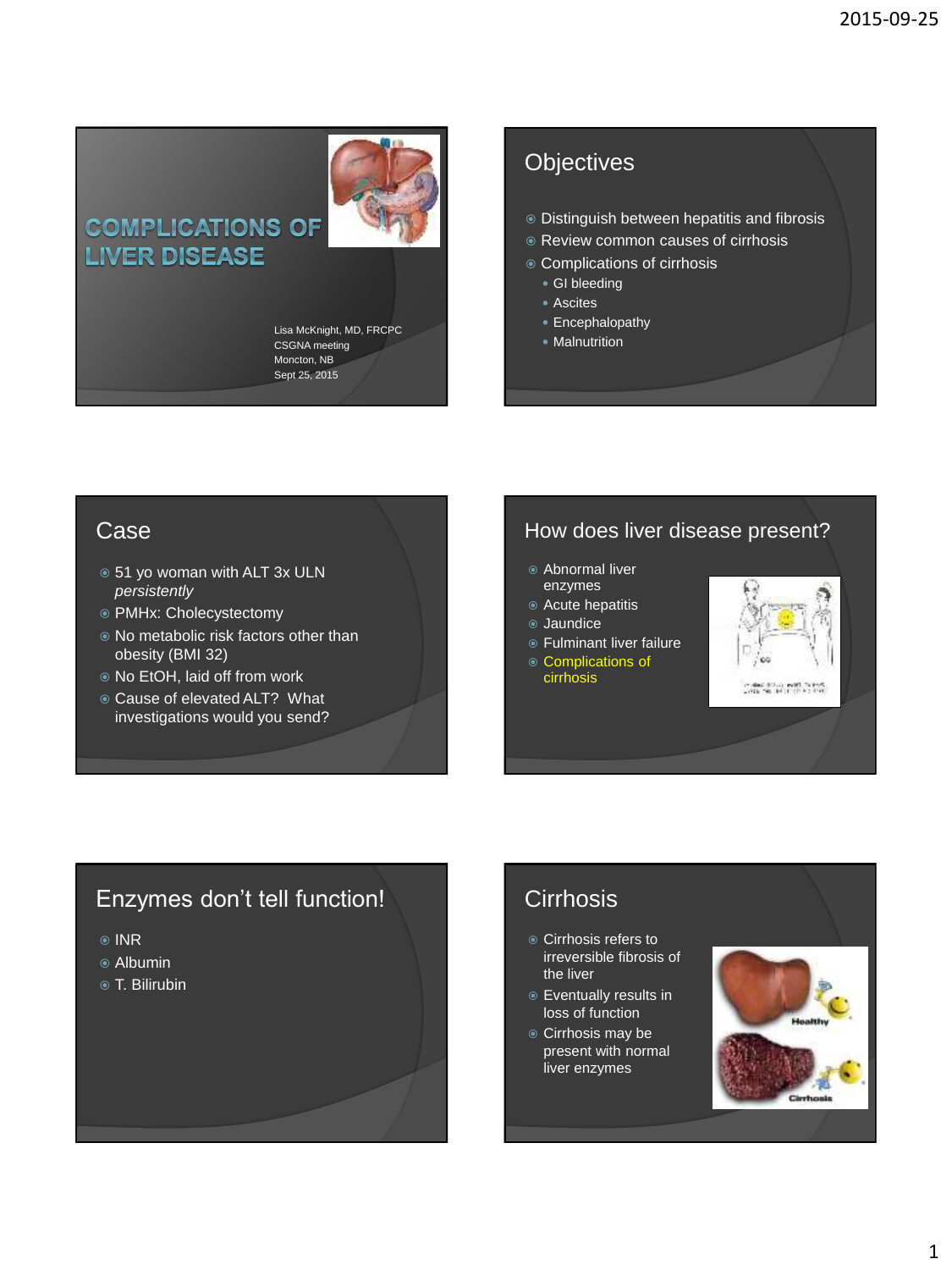



## **Causes**

#### Toxic

- EtOH, Meds
- Infectious HCV, HBV
- Metabolic
	- NAFLD, Hemochromatosis, Wilson disease
- Autoimmune
	- PBC, PSC, AIH

## Common causes

- Alcohol
- NAFLD
- ⊕ HCV

# How much is too much?

- Pts who drink more than their doctor!
- Men vs. women
- Patients underestimate Get collateral history
- CAGE questionnaire
	- Cut down
	- Annoyed
	- Guilty
	- Eye-opener





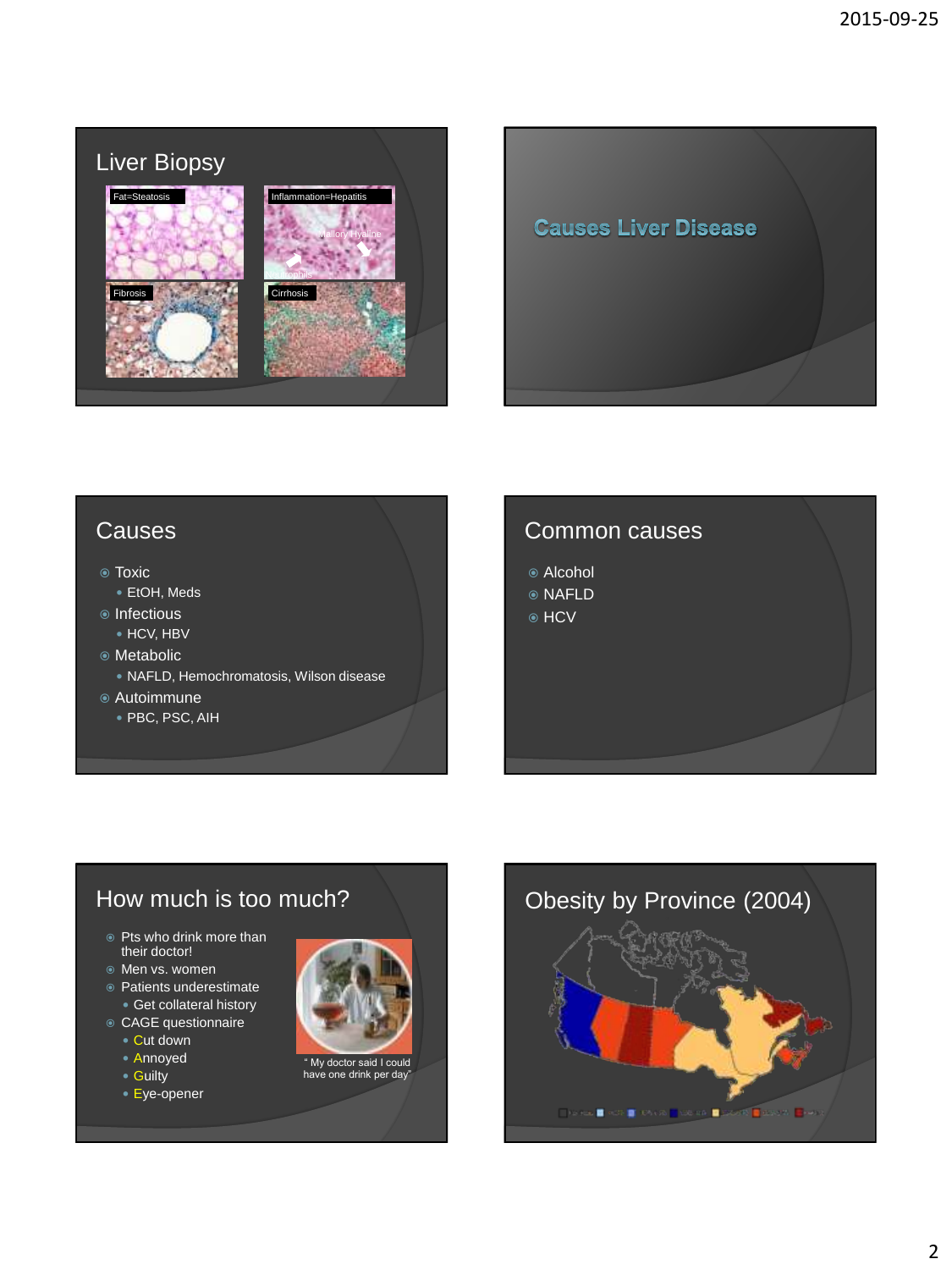





# **Workup**

### <sup>●</sup> Step 1

- Meds (Statins, NSAIDS), EtOH
- Viral: HBsAg, Anti-HBs, Anti-HBc, Anti-HCV
- Hemochromatosis: Ferritin, T Sat

### Step 2

- ANA, ASMA, Quantitative Igs
- AMA
- Celiac testing: Anti-TTG, IgA levels
- Wilson disease: ceruloplasmin
- Consider alpha1 AT, Thyroid, Adrenal insuff



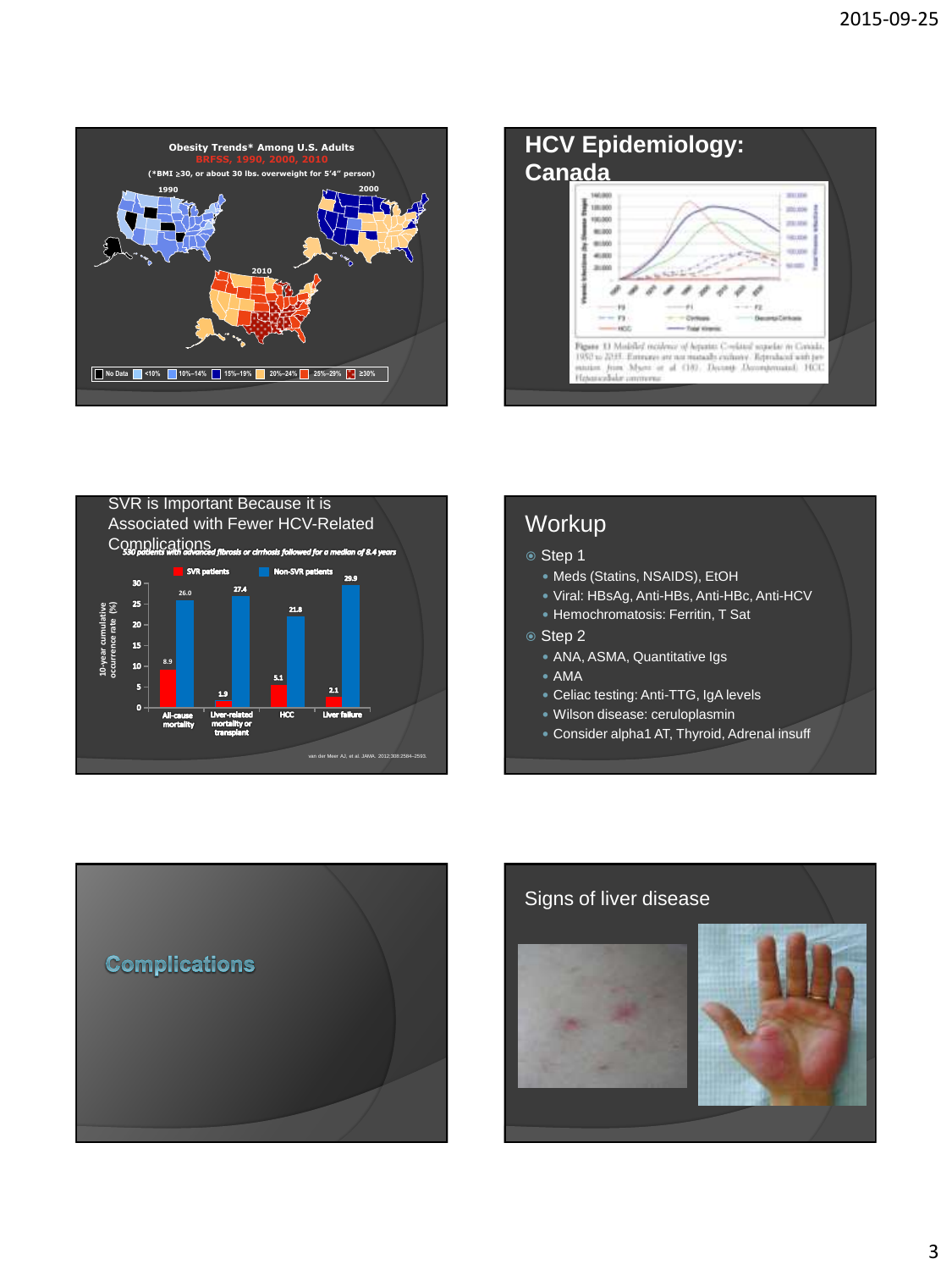# **Jaundice**

- Accumulation of bile pigment
	- Hemolytic
	- Hepatocellular
	- Obstructive
- "Scleral icterus" → Face →  $MM \rightarrow$  Entire skin
- Most sensitive area: Conjunctiva under lower lid
- First detectable: tBili 20-30



Signs of liver disease

# Common myths

- Myth: Some alcohol is ok • Puts pts at risk of decompensation
- Myth: Tylenol is dangerous in cirrhosis NSAIDs, Opioids carry much more risk
- Myth: Protein should be restricted
	- This leads to malnutrition and does not prevent encephalopathy





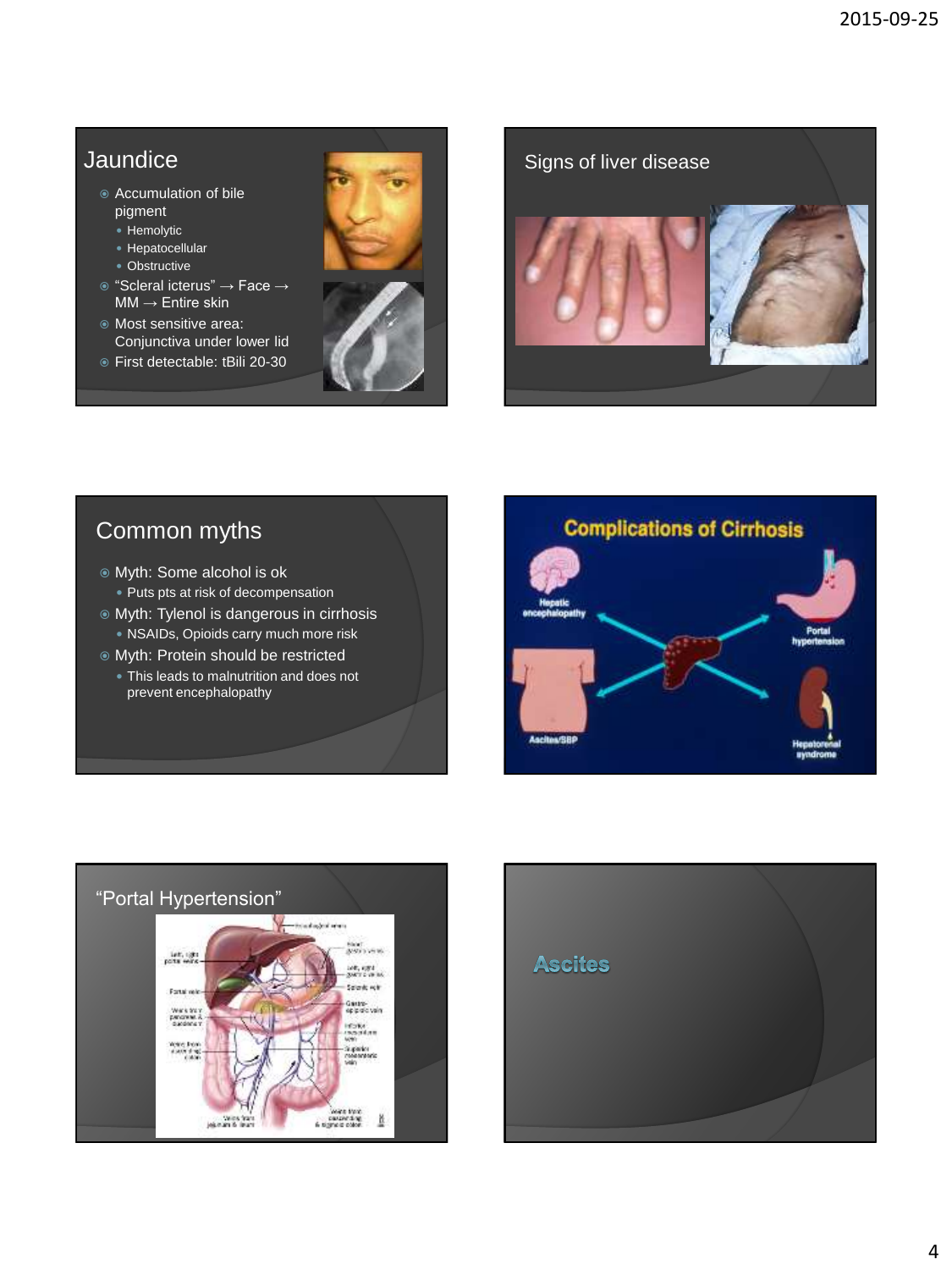





## Encephalopathy ● Spectrum of disease · Sleep/wake reversal Coma Avoidance sedatives **•** Hydration **Treatment specific cause** • Infection Asterixis (liver flap) • Bleeding Lactulose Metronidazole

#### Grades of Encephalopathy **Mental Status Neuro Sign** Subclinical Impaired psychomotor testing None 1 Mild confusion, Irritability ↓ Attention Inverted sleep habits Incoordination Tremor Impaired handwriting 2 Drowsiness Amnesia Disorientation to time Asterixis Ataxia Dysarthria 3 Somnolent Disoriented to place Marked confusion Hyperreflexia Muscle rigidity Babinski 4 Coma No response to pain

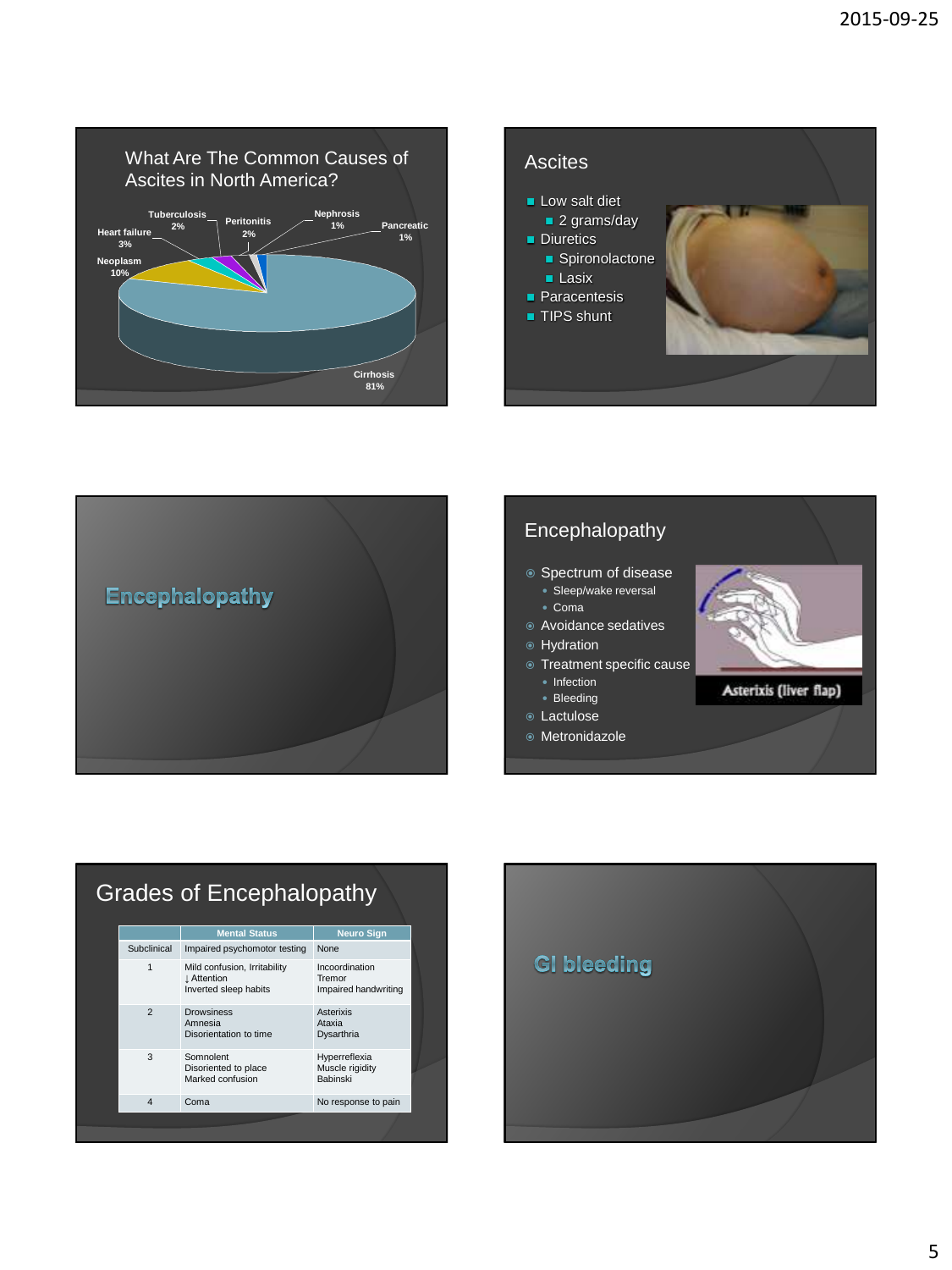









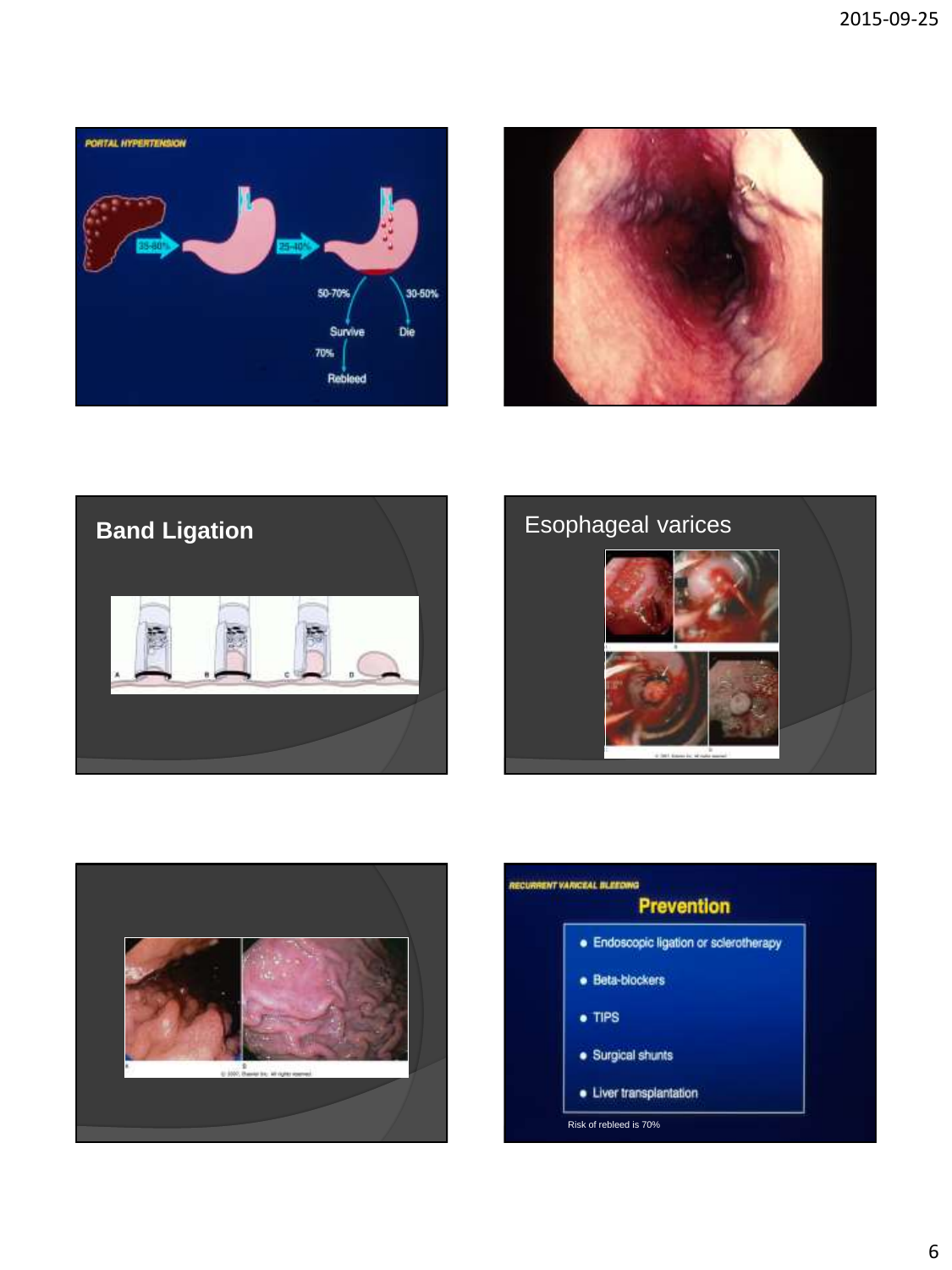

## **Malnutrition**

# Subjective Global Assessment

- History
	- Weight change: Amount and Pattern
	- Dietary intake
	- Significant GI symptoms
	- Functional capacity
- Physical exam
	- Loss of SC fat: Triceps, Midaxillary line, Interosseous, deltoid
	- Muscle wasting: Quadriceps and deltoids
	- Edema and ascites

## Nutritional Status

- **Important for survival**
- **Balanced diet**
- Small frequent meals
- **Bedtime snack**
- Supplements
	- **Boost**
	- **Ensure**





### Reasons for liver transplant

- Severe ascites
- Severe GI bleeding
- Encephalopathy
- Malnutrition
- Liver Synthetic dysfunction (INR, Bili, Cr)
	- MELD score
- Hepatocellular Carcinoma